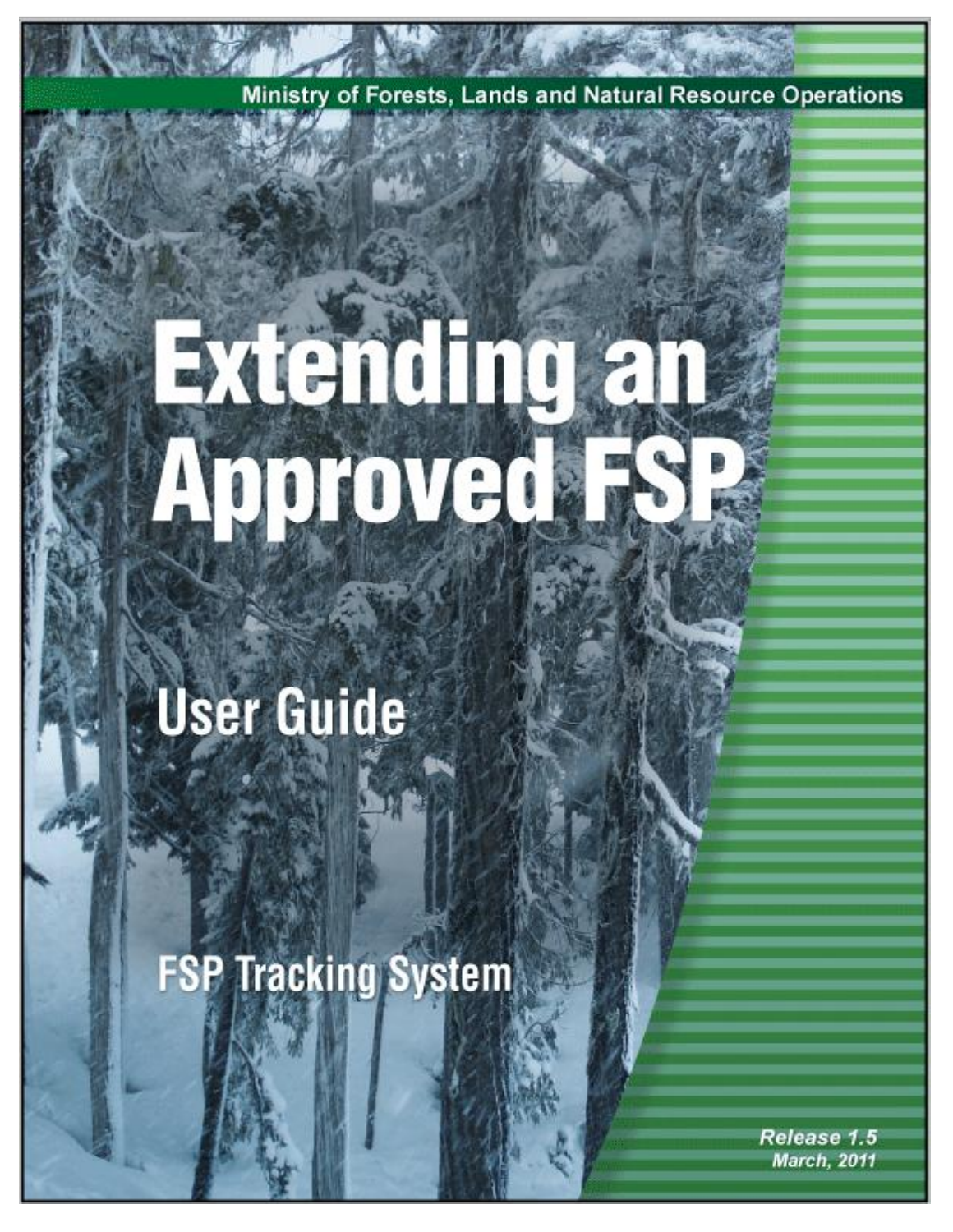# **Document Change Control**

<span id="page-1-0"></span>The information contained in this user guide may change based on experience and issues identified/resolved. Please check the FSP Tracking System website on a regular basis to ensure you are using the most recent version of this user guide. The website can be found at: [http://www.for.gov.bc.ca/his/fsp/.](http://www.for.gov.bc.ca/his/fsp/)

The table below outlines the changes that have occurred within each version of the user guide. This will assist you identify what has changed between the various versions.

Comments, clarifications and questions regarding this user guide should be sent to the Natural Resource Sector Service Desk at NRS.ServiceDesk@gov.bc.ca.

|     | Version Date of Issue | <b>Brief Description of Change</b> |
|-----|-----------------------|------------------------------------|
| 1.0 | <b>March</b> , 2011   | Original document.                 |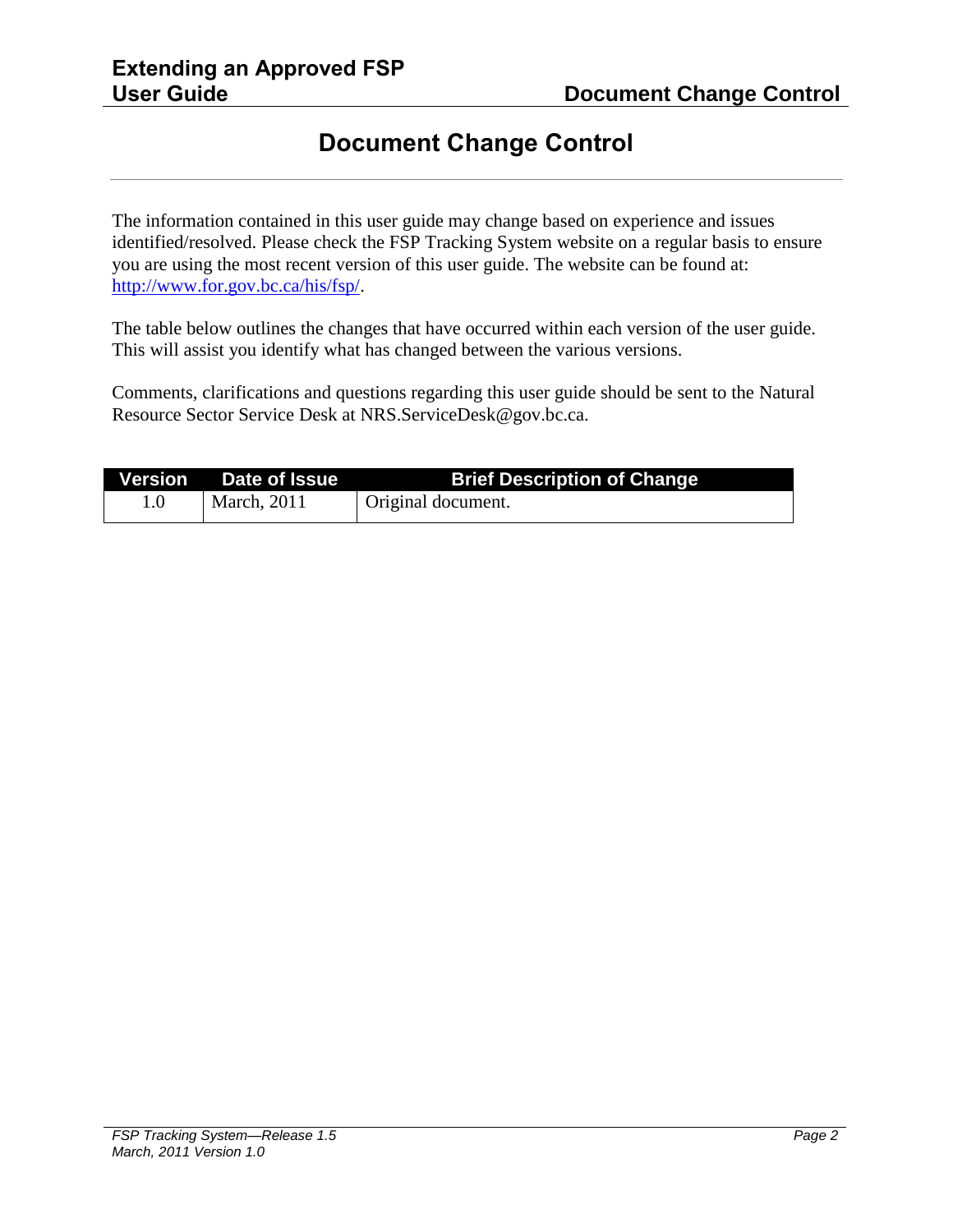# **Table of Contents**

#### <span id="page-2-0"></span>**Table of Contents**

| 1.1 |  |
|-----|--|
| 1.2 |  |
| 1.3 |  |
| 1.4 |  |
| 1.5 |  |
|     |  |
| 2.1 |  |
| 2.2 |  |
| 2.3 |  |
| 2.4 |  |
| 2.5 |  |
|     |  |
| 3.1 |  |
| 3.2 |  |
| 3.3 |  |
|     |  |
|     |  |
|     |  |
|     |  |
|     |  |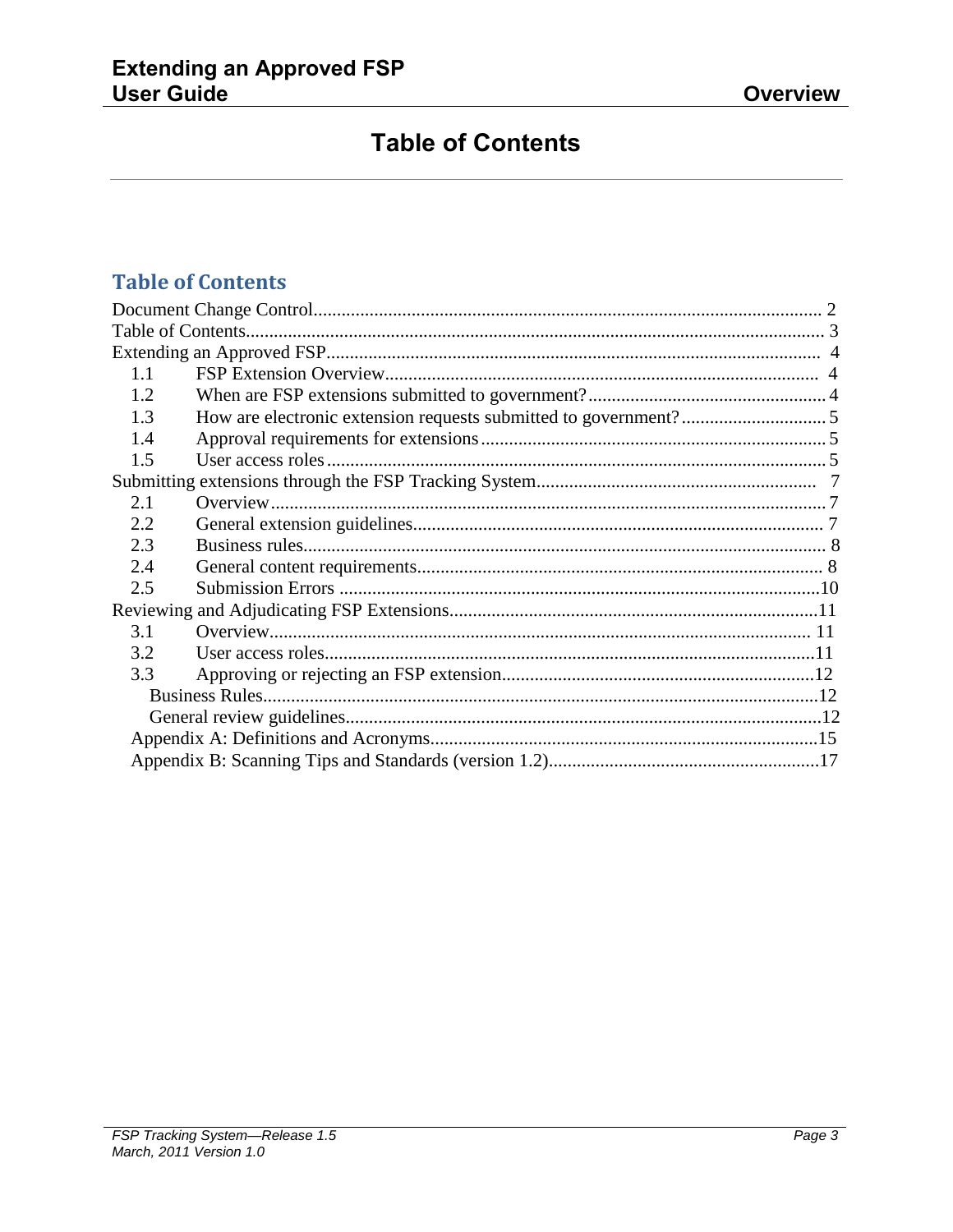# <span id="page-3-0"></span>**Extending an Approved FSP**

This user guide describes the responsibilities, processes and data standards for using the FSP Tracking System to submit FSP extension requests electronically to the government. Background information on the FSP Tracking System can be found in Section 1.4 -- What is the FSP Tracking System of the Administrative Guide for FSPs (AGFSP: Volume 1—Preparation and Approval of an FSP) (see Appendix A for reference link).

#### <span id="page-3-1"></span>**1.1 FSP Extension Overview**

The DDM has discretionary authority to extend an FSP under FRPA s. 6(2). The approval tests for an FSP extension decision include prescribed and discretionary tests. The prescribed tests are the requirements identified in the *Forest Planning and Practices Regulation* (FPPR) s. 28 that must be met for the FDU, results and strategies. The discretionary tests include a consideration of the other content elements of an FSP that is being extended, including the stocking standards and measures.

As a best practice, licensees/BCTS and MFLNRO staff should engage in up front communication of any considerations that may affect the ability of an FSP to meet the extension approval tests. The significance of the considerations could vary depending upon the term of the extension and this should be a part of the discussion. It is not recommended that every element in an FSP be re-adjudicated at the time of an extension determination. Ultimately, the DDM must be satisfied that the FSP meets the tests and has the discretion to approve, or not, the extension request. More information on extending an FSP can be found in Section 4.3 -- FSP Extensions of Volume II of the AGFSP and in *FRPA* Bulletin #22.

# <span id="page-3-2"></span>**1.2 When are FSP extensions submitted to government?**

Licensees/BCTS can submit extension requests before or after the term of the approved FSP has expired. The District Manager **may** extend the term of an FSP, at the request of the licensee/BCTS, for a period of not more than five additional years. An extension is different from an amendment and follows a different approval and adjudication process. Any amendments that are required to ensure the plan is consistent with established objectives should be submitted prior to, or at the same time as, the extension request.

Extensions are independent of amendments and will always link to the latest approved amendment with an effective date prior to the extension request date when submitted, and then to the latest approved amendment with an effective date earlier than the effective date of the extension once the extension is approved.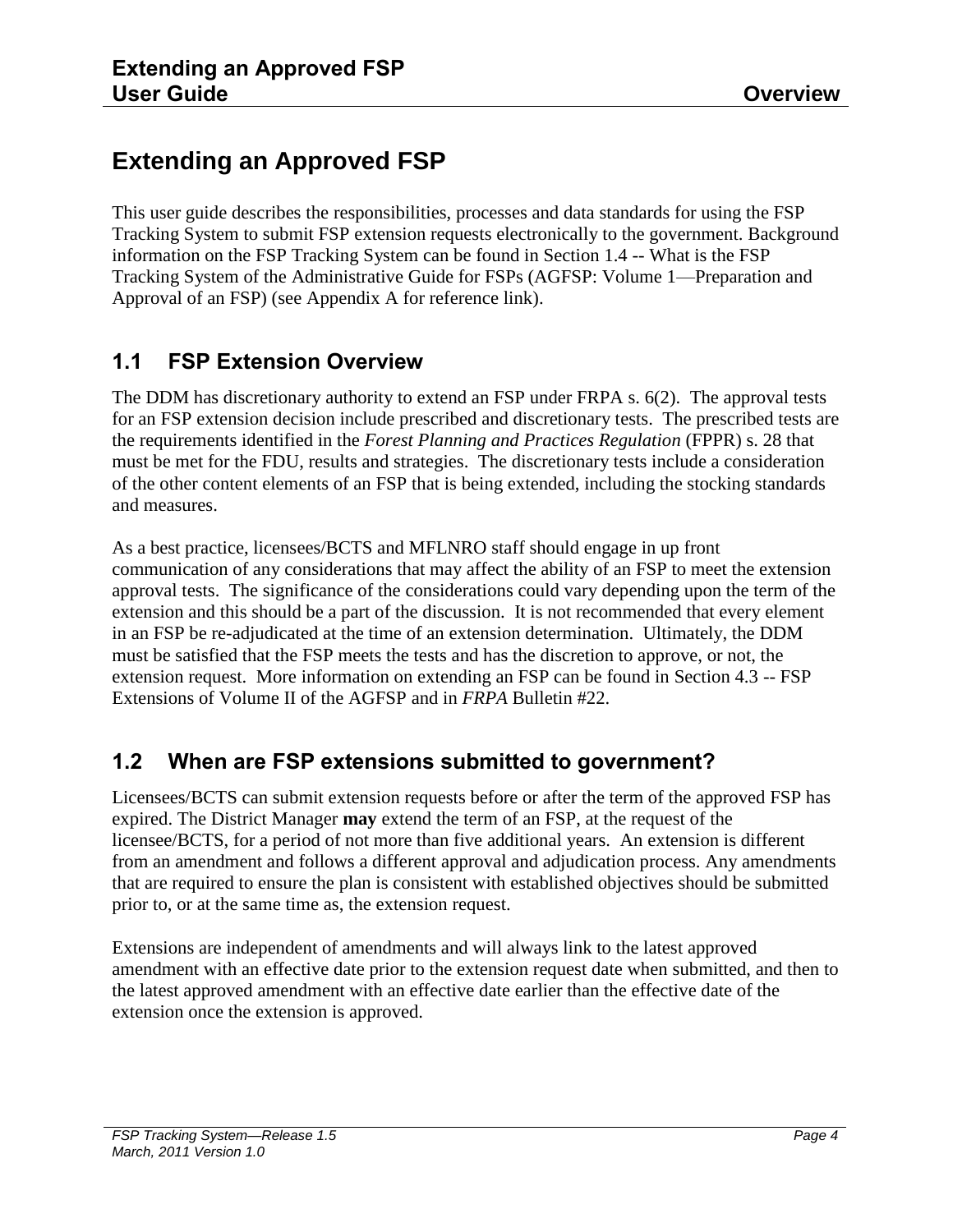# <span id="page-4-0"></span>**1.3 How are electronic extension requests submitted to**

#### **government?**

Any one of the agreement holders on an approved FSP can submit an extension through the FSP Tracking System by searching for the approved FSP, requesting an extension and attaching the request letter and other supporting information.

Extensions to multi-district FSPs will be submitted once, by the licensee/BCTS, to the FSP Tracking System which will automatically notify each District covered in the FSP via the InBox. The districts must then determine who and how to review the FSP extension request.

# <span id="page-4-1"></span>**1.4 Approval requirements for extensions**

An FSP holder may identify components of their FSP which require revision in order to meet the prescribed and discretionary extension tests, or may choose to modify some part(s) of the FSP based upon management considerations prior to an extension request. An FSP holder may prepare and submit an FSP amendment prior to an FSP extension request, or may choose to satisfy the DDM that an amendment will be made post-extension to ensure consistency of the plan with established objectives (e.g. in the case of mandatory amendments) (see section 4.3.1 of AGFSP Volume II).

If there are changes required to stocking standards or measures approved in an FSP, an amendment to the FSP should be submitted prior to an FSP extension request.

# <span id="page-4-2"></span>**1.5 User access roles**

Licensees, BCTS and district personnel who wish to extend an FSP electronically will need to have an access role of "FSP Submitter". An access role of "FSP Submitter" will enable licensees/BCTS to:

- search for the approved FSPs requiring an extension (in the FSP Tracking System);
- enter the extension request and supporting documentation into the FSP Tracking System;
- submit the extension request through the FSP Tracking System; and
- view FSPs, amendments and extensions, submitted by their organization—regardless of status (e.g., approved, in effect, rejected, opportunity to be heard sent, submitted).

MFLNRO personnel who review an extension should have an access role of "FSP reviewer" while those adjudicating an extension request should have an access role of "FSP decision maker".

An access role of "view only" or "view all" is required to view any approved FSP or amendment in the FSP Tracking System.

Access roles can be requested from the FSP website at [http://www.for.gov.bc.ca/his/fsp.](http://www.for.gov.bc.ca/his/fsp)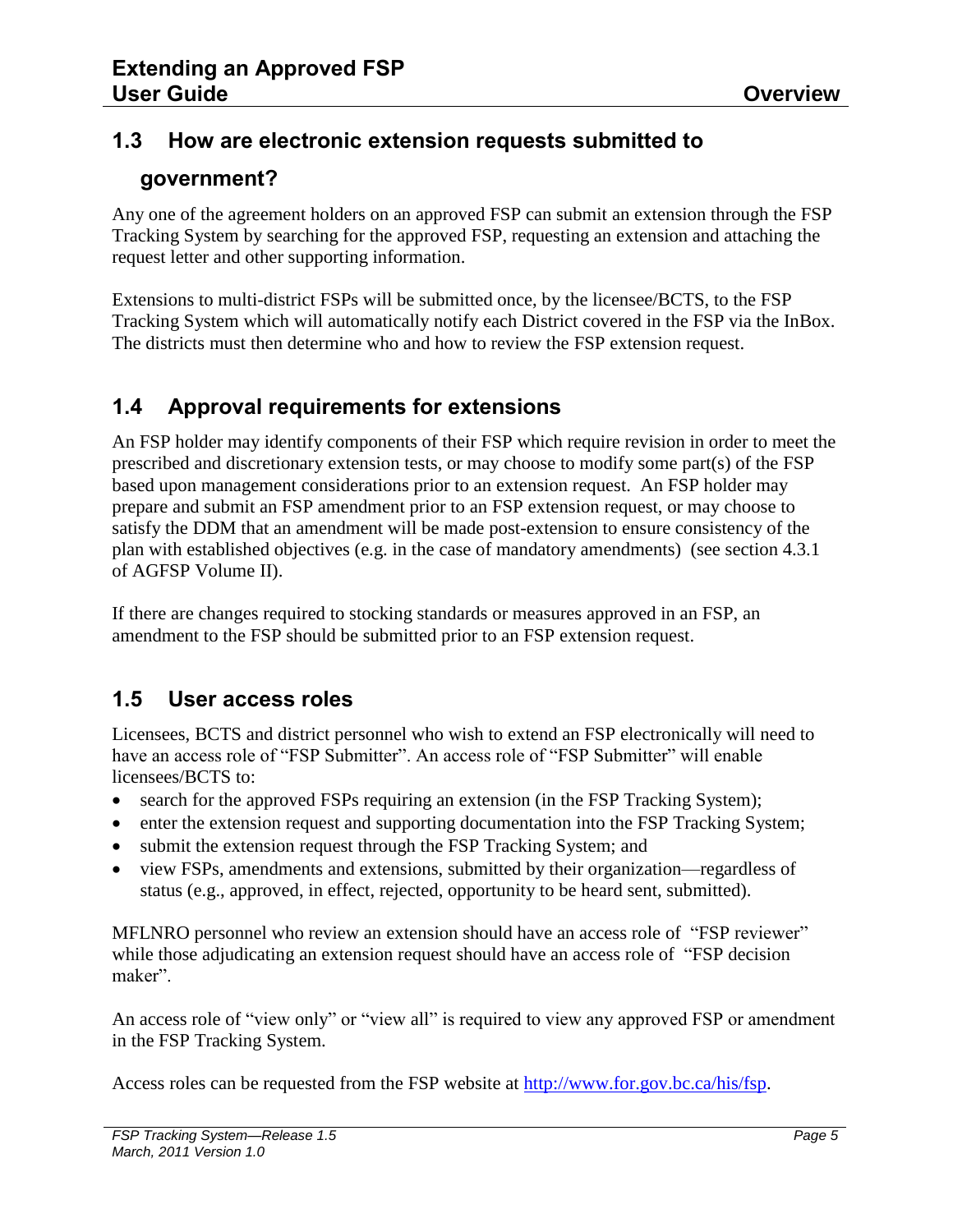Note: You can check your FSPTS access roles at the ADAM website: <https://apps14.for.gov.bc.ca/adam/welcome/do>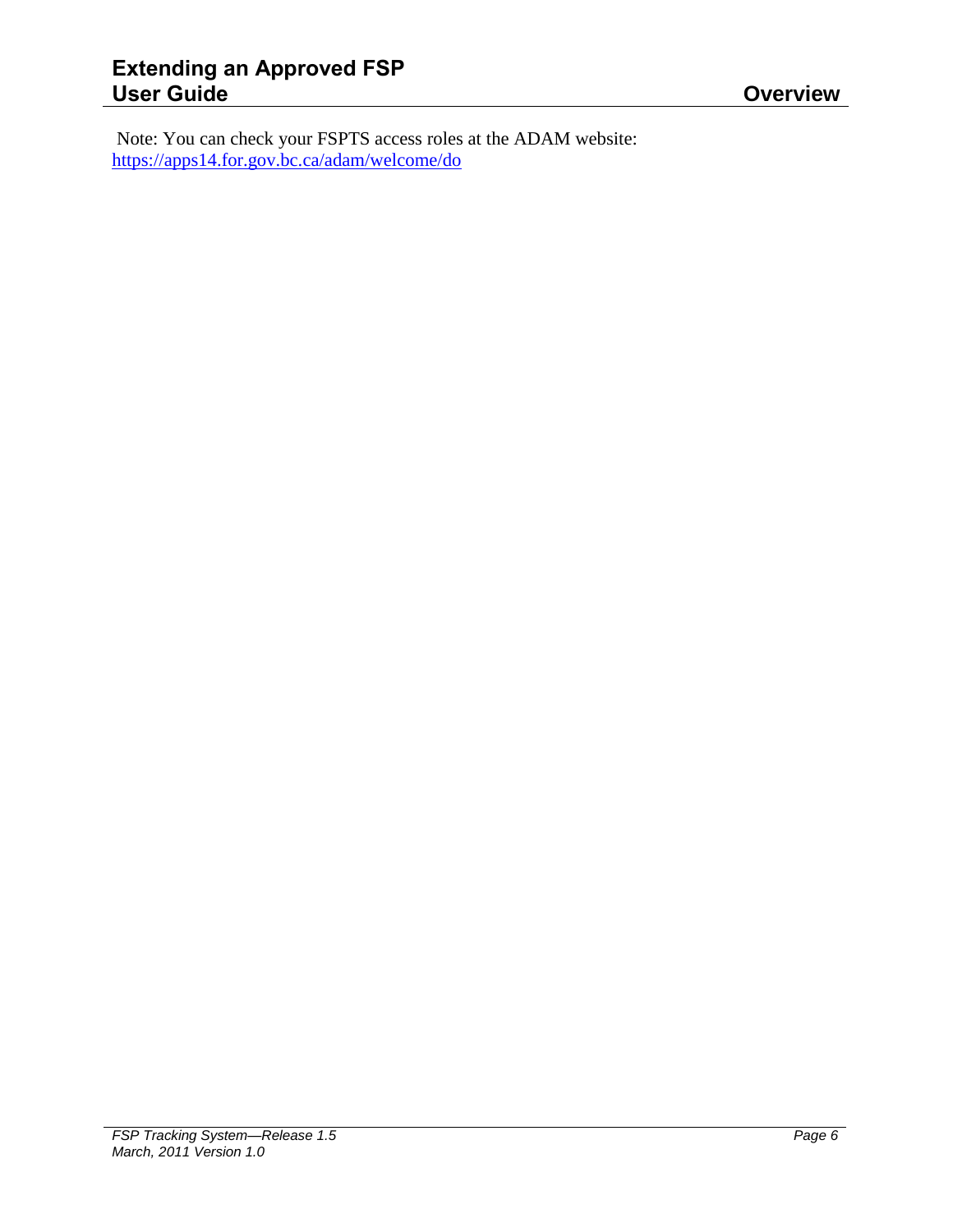# <span id="page-6-0"></span>**Submitting extensions through the FSP Tracking System**

#### <span id="page-6-1"></span>**2.1 Overview**

This section covers the submission of extensions through the FSP Tracking System.

The FSP Tracking System is used to submit extension requests for an approved FSP.

The process for submitting extension requests to approved FSPs through the FSP Tracking System is illustrated in the following diagram and described below.



To start with, users find the approved FSP they wish to extend in the FSP Tracking System. Once found, the user requests an extension to the FSP, provides the requested extension term (not to exceed 5 years), and attaches the necessary extension documents. On-line validation will identify major errors in the extension term and request the user to correct before submitting the extension. When the extension is successfully submitted, it will be turned over to the MFLNRO for the review and approval process.

# <span id="page-6-2"></span>**2.2 General extension guidelines**

Submissions must be made by a user with an access role of "FSP Submitter". Electronic submissions of extensions to an approved FSP, via the FSP Tracking System, are made by:

- finding the approved FSP in the FSP Tracking System;
- indicating (requesting) that the FSP is to be extended;
- $\bullet$  indicating the term of the extension request (up to 5 years);
- attaching the extension request letter and any other relevant documents (up to 4 documents may be attached);
- An extension comment is also attached (optional but encouraged, maximum 4000) characters). This aids the reviewers, approvers and anyone else who may view the FSP by providing details regarding the extension.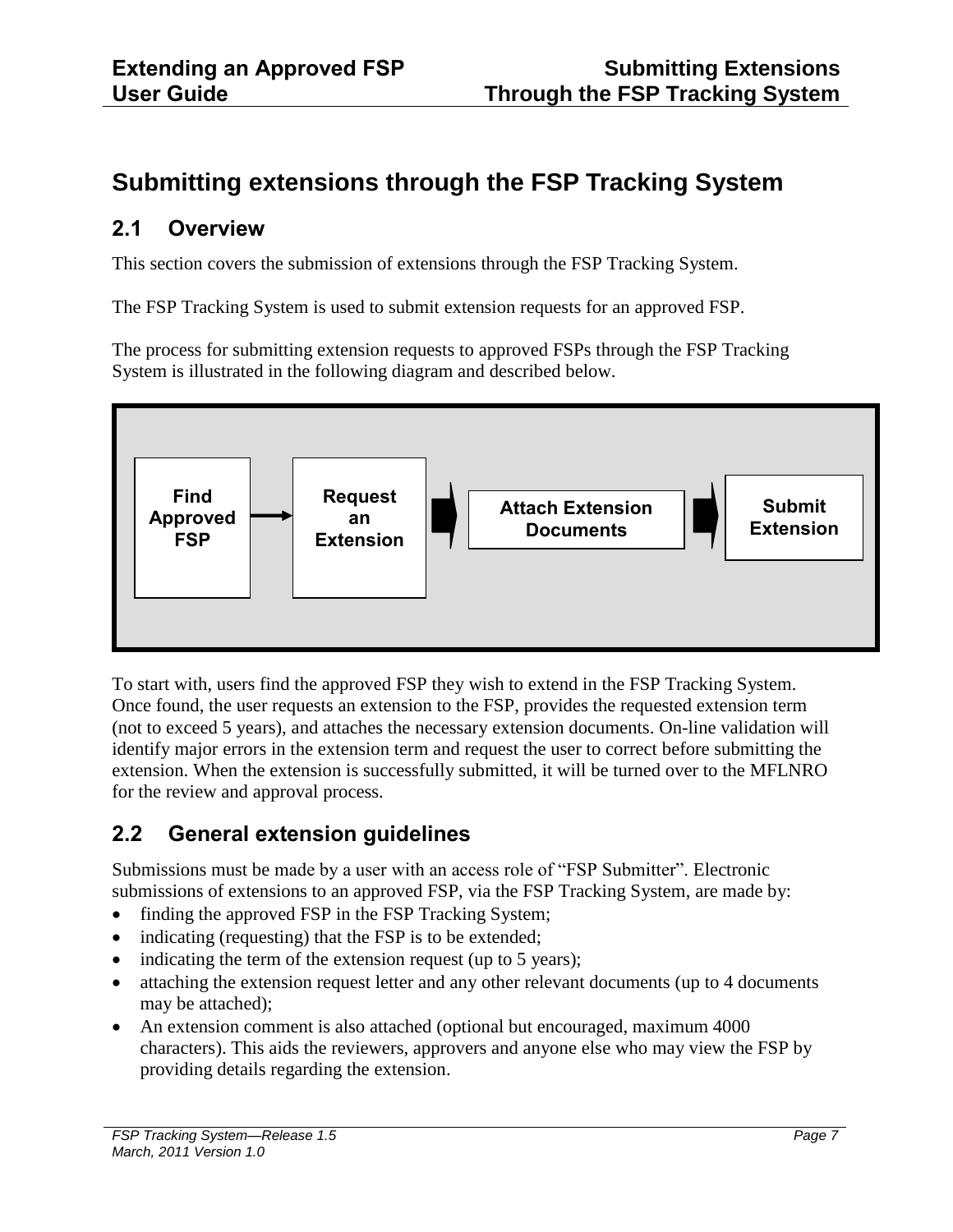Once the extension request is submitted, the licensee/ BCTS cannot make any further changes to their extension.

It is recommended the licensees/BCTS notify the lead MFLNRO district that an extension has been submitted. The FSP Tracking System will automatically place the extension in the InBox of the MFLNRO user(s) with user role of "decision maker". A courtesy call or email to remind the MFLNRO that an extension has been submitted electronically will avoid any delays in finding the extension in their InBox. Districts can also setup an email notification list in the FSP Tracking System that will automatically generate an email and send to everyone on the notification list when an extension is submitted.

#### <span id="page-7-0"></span>**2.3 Business rules**

The following business rules apply to extensions submitted through the FSP Tracking System:

- extension requests are independent of amendment requests;
- extensions will always link to the latest approved amendment with an effective date prior to the extension request date when submitted, and then to the latest approved amendment with an effective date earlier than the effective date of the extension once the extension is approved;
- only one extension request can be submitted for processing at any one time, and the request must be approved or rejected before a new extension request can be initiated;
- extension requests cannot exceed a 5 year term;
- an FSP extension can be requested and approved before or after the FSP Expiry Date;
- an extension comment (optional, but recommended, maximum 4000 characters) can be included by the submitter;
- up to four extension documents can be attached by the submitter. These documents must have an extension of .doc, .docx, .xls, .xlsx, .pdf, .jpg, .txt, .rtf, .zip;

#### <span id="page-7-1"></span>**2.4 General content requirements**

Requirements for submitting extensions for approval through the FSP Tracking System include the following.

|               | <b>General Content Requirements</b>                                                                                                                                                                                                                                                                                                                        |
|---------------|------------------------------------------------------------------------------------------------------------------------------------------------------------------------------------------------------------------------------------------------------------------------------------------------------------------------------------------------------------|
| Find the      | Search for the approved FSP using the search tools under the Search menu.                                                                                                                                                                                                                                                                                  |
| Approved FSP  | The following search criteria may assist in finding an approved FSP:                                                                                                                                                                                                                                                                                       |
| (Search Menu) | <b>Org Unit</b> —searching for approved FSPs based on a district/region.<br>Ensure the appropriate district is selected in the drop down list;                                                                                                                                                                                                             |
|               | <b>FSP Status—searching for an FSP based on its status (e.g., approved,</b><br>$\bullet$<br>submitted, draft). Results returned from the search will depend on the<br>user's access role (e.g., viewers can only see approved FSPs in the FSP<br>Tracking System).<br><b>FSP ID</b> — finding an approved FSP based on its unique identifier;<br>$\bullet$ |
|               | <b>FSP Name</b> — searching for an FSP based on the name of the FSP.                                                                                                                                                                                                                                                                                       |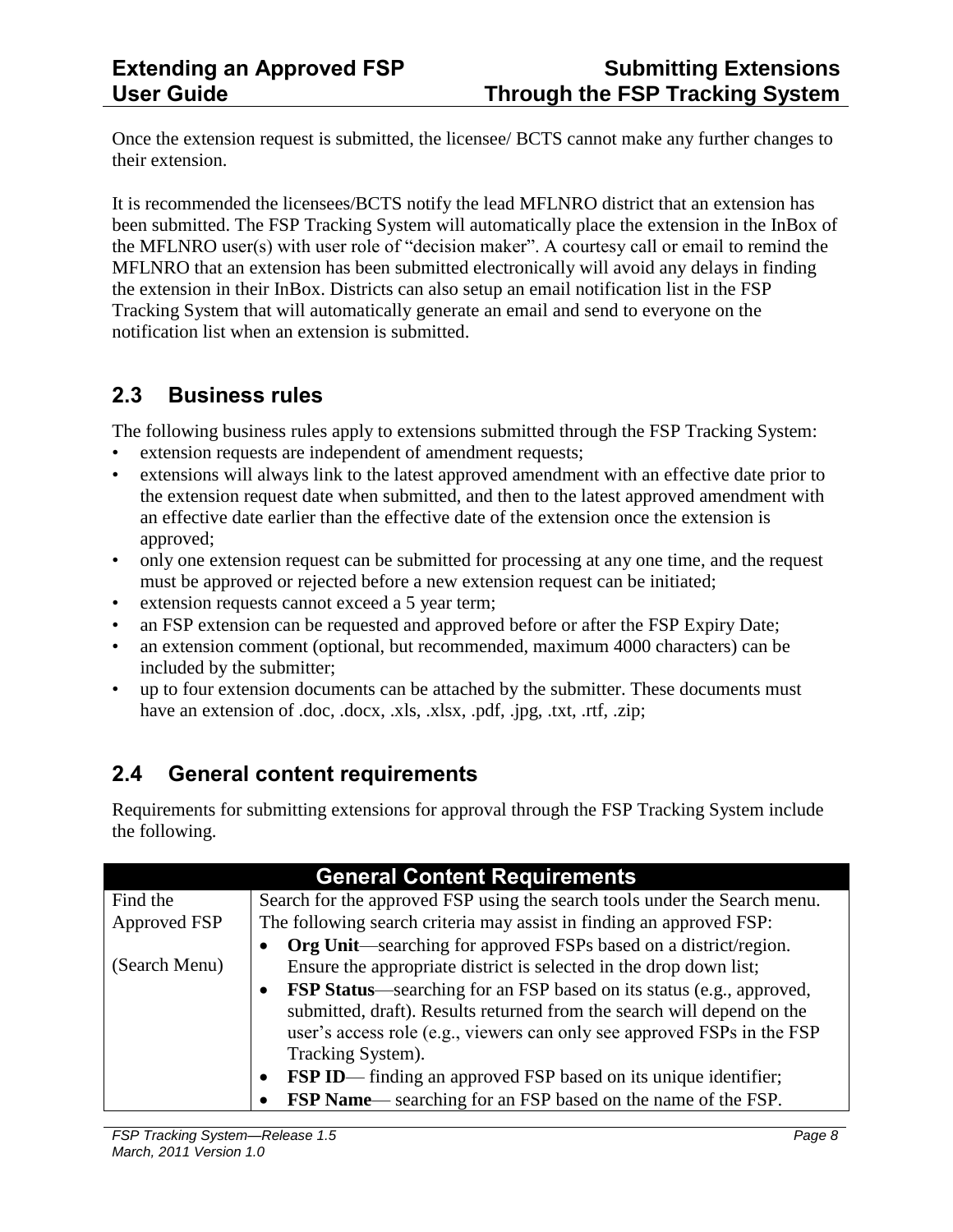|                            | <b>General Content Requirements</b>                                                                                                                                                                                                                                                                                                                                                                                                                                                                                                                                                                                                                                                                                                                                                                                                                |
|----------------------------|----------------------------------------------------------------------------------------------------------------------------------------------------------------------------------------------------------------------------------------------------------------------------------------------------------------------------------------------------------------------------------------------------------------------------------------------------------------------------------------------------------------------------------------------------------------------------------------------------------------------------------------------------------------------------------------------------------------------------------------------------------------------------------------------------------------------------------------------------|
|                            | Wildcards are permitted in the FSP Name field;<br><b>Date Type</b> —searching for approved FSPs, or amendment(s), based on a<br>$\bullet$<br>date type and range. The search can be based on one of several date types<br>(e.g., date the plan or amendment was initiated, submitted, approved,<br>effective or expired);<br><b>Agreement holder—searching for FSPs submitted by an agreement</b><br>holder. If the client number or acronym is unknown, use the look-up<br>window to identify the number.                                                                                                                                                                                                                                                                                                                                         |
| Request an                 | Request an extension to the approved FSP by pressing the "Extend FSP"                                                                                                                                                                                                                                                                                                                                                                                                                                                                                                                                                                                                                                                                                                                                                                              |
| extension                  | button at the bottom of the FSP Information tab.                                                                                                                                                                                                                                                                                                                                                                                                                                                                                                                                                                                                                                                                                                                                                                                                   |
| (FSP<br>InformationTab)    | Users will be taken to the FSP 302 screen - Extension Request.                                                                                                                                                                                                                                                                                                                                                                                                                                                                                                                                                                                                                                                                                                                                                                                     |
|                            | More information on the business and legal requirements for extensions can<br>be found in Section 4.3 of Volume II of the AGFSP (FSP Extensions) and in<br>FRPA Bulletin #22.                                                                                                                                                                                                                                                                                                                                                                                                                                                                                                                                                                                                                                                                      |
| Complete                   | <b>Extension Term (Mandatory)</b>                                                                                                                                                                                                                                                                                                                                                                                                                                                                                                                                                                                                                                                                                                                                                                                                                  |
| Extension<br>Request       | Ensure you specify the requested term for the FSP extension either by<br>adding the term in years and months, or by entering a new expiry date.                                                                                                                                                                                                                                                                                                                                                                                                                                                                                                                                                                                                                                                                                                    |
| (FSP Extension<br>Request) |                                                                                                                                                                                                                                                                                                                                                                                                                                                                                                                                                                                                                                                                                                                                                                                                                                                    |
|                            | <b>Comment</b> (Optional but recommended)                                                                                                                                                                                                                                                                                                                                                                                                                                                                                                                                                                                                                                                                                                                                                                                                          |
|                            | Provide a comment to support the extension request.                                                                                                                                                                                                                                                                                                                                                                                                                                                                                                                                                                                                                                                                                                                                                                                                |
|                            | <b>Attachments (Mandatory)</b><br>Add up to four attachments to support the extension request (i.e.<br>extension request letter, other supporting documents).<br>The documents must have one of the following extensions: .doc, .docx,<br>.xls, .xlsx, .pdf, .jpg, .txt, .rtf, .zip; To minimize the size of the PDF file,<br>it is recommended you create the PDF document directly from MS Word<br>using Adobe Acrobat's PDFWriter. If this is not possible, scan the<br>documents directly into PDF format using Adobe Acrobat. Use a<br>resolution of 200 dpi with an image or picture type of "black and white".<br>Avoid gray scale and color unless scanning a photograph. Also avoid<br>using the scanner's Optical Character Reader (OCR) settings as they can<br>alter the scanned document. Additional scanning tips and techniques can |
|                            | be found in Appendix B: Scanning Tips and Standards.                                                                                                                                                                                                                                                                                                                                                                                                                                                                                                                                                                                                                                                                                                                                                                                               |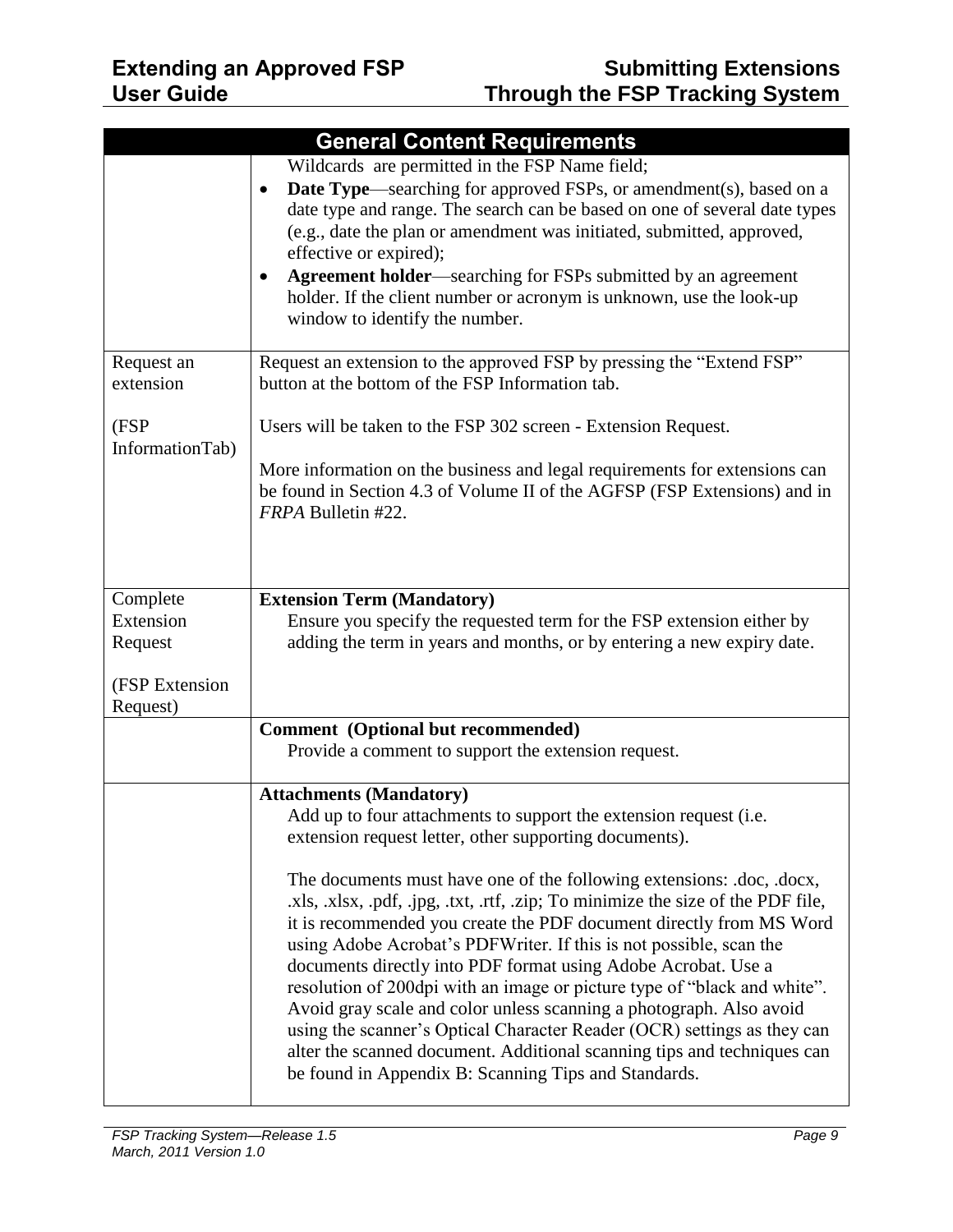|                | <b>General Content Requirements</b>                                                                                                                                                                                                                                                                                                     |
|----------------|-----------------------------------------------------------------------------------------------------------------------------------------------------------------------------------------------------------------------------------------------------------------------------------------------------------------------------------------|
|                | The extension request must contain either the electronic signature(s) or a<br>scanned copy of the paper based signature(s) of those required to sign the<br>plan. Section 10.15 of Volume I of the AGFSP ("Who is responsible for<br>signing-off on the FSP?") contains additional information on the<br>requirements for signing FSPs. |
| Submit         | Users can submit their extension request via the "submit" button on the                                                                                                                                                                                                                                                                 |
| Extension      | Extension Request screen.                                                                                                                                                                                                                                                                                                               |
| Request        |                                                                                                                                                                                                                                                                                                                                         |
|                | Extensions will be submitted to the MFLNRO with a status of "submitted"                                                                                                                                                                                                                                                                 |
| (FSP Extension | and will follow the MFLNRO review and adjudication process.                                                                                                                                                                                                                                                                             |
| Request)       |                                                                                                                                                                                                                                                                                                                                         |
|                | To review the status of your extension request, return to the FSP Information                                                                                                                                                                                                                                                           |
|                | Tab and go to the Extension Summary Hyperlink.                                                                                                                                                                                                                                                                                          |
|                | NOTE: once an extension request is submitted, users cannot make another<br>extension request until action has been taken by MFLNRO on the first<br>request.                                                                                                                                                                             |

# <span id="page-9-0"></span>**2.5 Submission Errors**

The FSP Tracking System validates the extension request as the information is entered and saved. Any error messages will be immediately displayed on the screen. The error message, along with this User Guide and the on-line help available on each screen in the FSP Tracking System should provide enough information to resolve the error.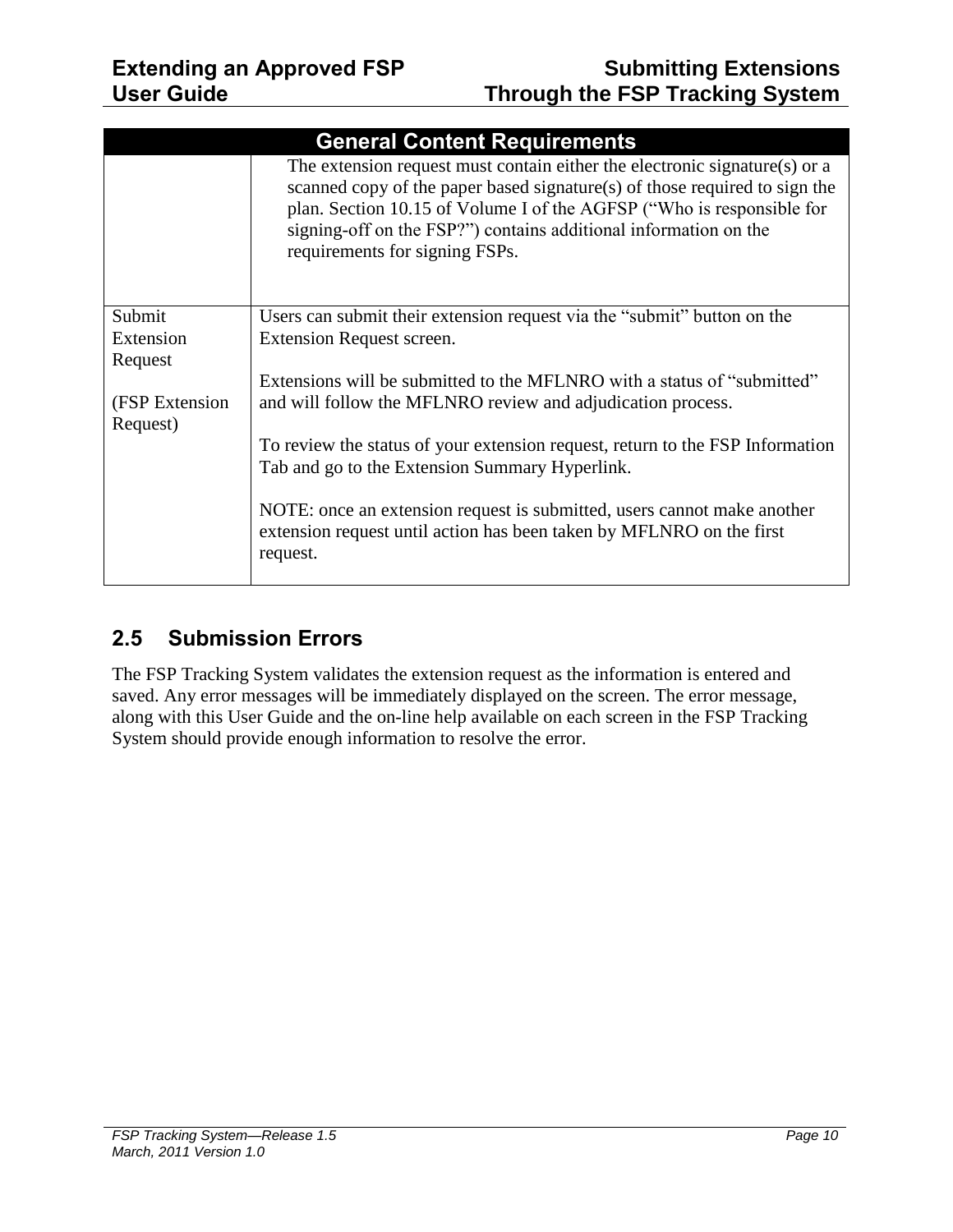# <span id="page-10-0"></span>**Reviewing and Adjudicating FSP Extensions**

#### <span id="page-10-1"></span>**3.1 Overview**

When licensees/BCTS submit their FSP Extension request, the FSP Tracking System will automatically place the FSP in the InBox of the MFLNRO user(s) with user role of "FSP decision maker". Districts can set up an email notification list in the FSP Tracking System to automatically send them an email when an FSP extension is submitted.

The FSP Tracking System provides the flexibility to match each district's business process and workflows for reviewing and adjudicating an FSP extension. Each district will determine who and how the review process will work for their location.

The DDM has discretionary authority to extend an FSP under FRPA s. 6(2). The approval tests for an FSP extension decision include prescribed and discretionary tests. The prescribed tests are the requirements identified in the *Forest Planning and Practices Regulation* (FPPR) s. 28 that must be met for the FDU, results and strategies. The discretionary tests include a consideration of the other content elements of an FSP that is being extended, including the stocking standards and measures.

As a best practice, licensees/BCTS and MFLNRO staff should engage in up front communication of any considerations that may affect the ability of an FSP to meet the extension approval tests. The significance of the considerations could vary depending upon the term of the extension and this should be a part of the discussion. It is not recommended that every element in an FSP be re-adjudicated at the time of an extension determination. Ultimately, the DDM must be satisfied that the FSP meets the tests and has the discretion to approve, or not, the extension request.

The FSP Tracking System is the only provincial system that supports the MFLNRO's review and approval process for FSP extensions. This cannot be done through the Electronic Submission Framework.

When the review process is complete, the decision maker can attach the decision letter and another supporting document on the Extension Request screen. Once the decision letter is attached, the decision maker can mark the FSP extension as approved or rejected in the FSP Tracking System. The system will send an email to the licensee/BCTS contact when the FSP extension is marked as approved or rejected.

#### <span id="page-10-2"></span>**3.2 User access roles**

MFLNRO district personnel who wish to review and adjudicate FSP extension requests through the FSP Tracking System will need to have an access role of "FSP Decision Maker". This access role will allow decision makers to:

- search for FSPs with extension requests through the InBox;
- view an FSP extension request summary;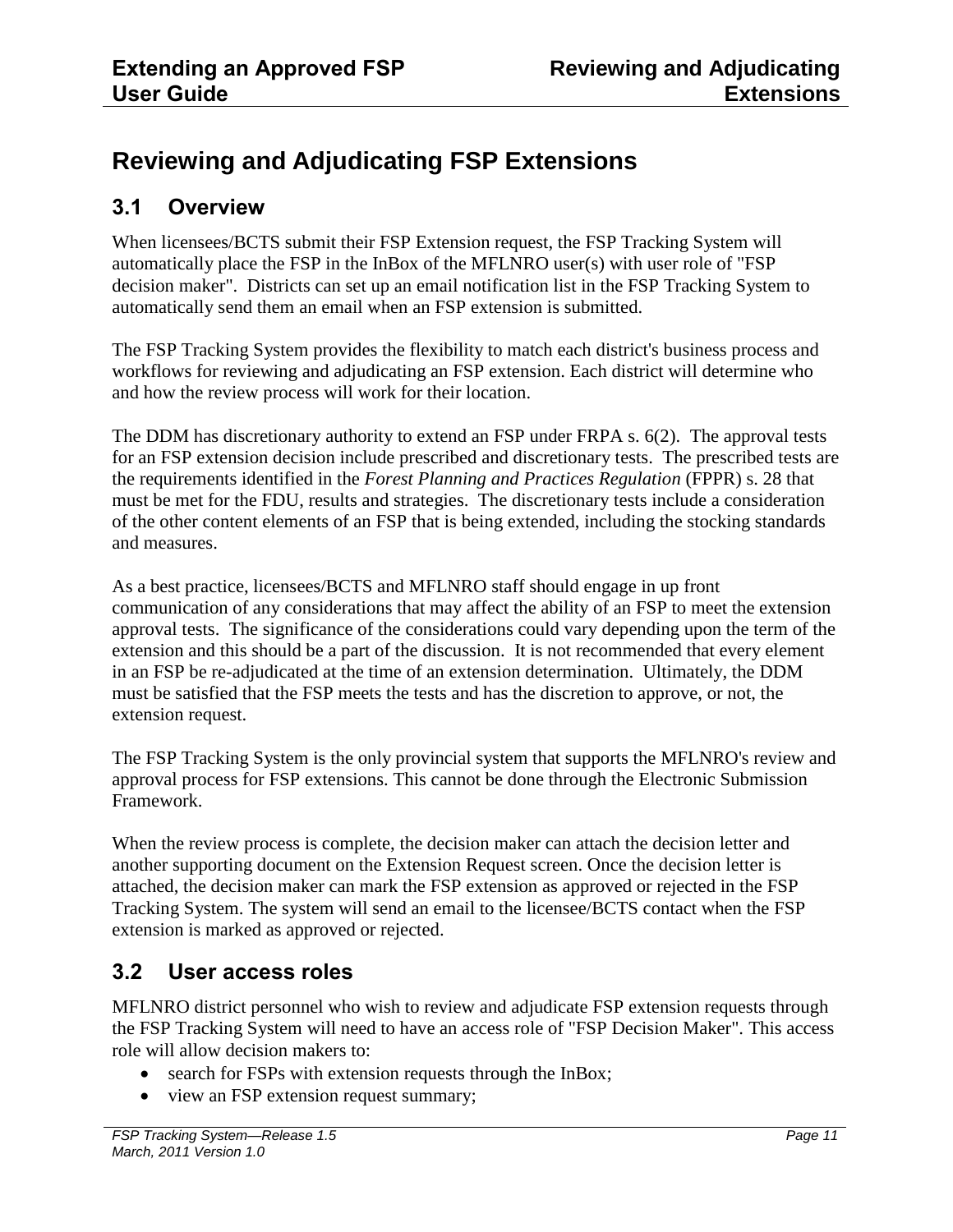- using the Workflow tab, mark the FSP extension request as "approved" or "rejected";
- attach the decision letter and other documentation

A MFLNRO District manager can delegate their FSP Tracking System "FSP decision maker" responsibilities to staff member(s). The District Manager must indicate their decision to delegate this authority level by sending an email to fspaccess@gov.bc.ca. The email should specify which staff member(s) they wish to have "FSP decision maker" authority assigned to.

Access roles can be requested from the FSP website at [http://www.for.gov.bc.ca/his/fsp/.](http://www.for.gov.bc.ca/his/fsp/)

# <span id="page-11-0"></span>**3.3 Approving or rejecting an FSP extension**

The FSP Tracking System supports MFLNRO district personnel in reviewing FSPs, amendments and extensions. This user guide covers information about reviewing and approving extension requests. For more information about reviewing and approving FSPs and FSP amendments, see the Reviewing and Adjudicating an FSP User Guide available on the FSP website at <http://www.for.gov.bc.ca/his/fsp/>

#### <span id="page-11-1"></span>**Business Rules**

The following business rules are supported by the FSP Tracking System when MFLNRO district personnel are reviewing an FSP extension request:

- decision makers use the Workflow tab to attach the decision letter
- decision makers cannot add, change or delete information submitted by the licensee/BCTS. That includes the new FSP expiry date requested by the licensee/BCTS.
- decision makers are the only users who can mark an FSP extension as approved or rejected
- the system will automatically send an email to the licensee's/BCTS contact person when the FSP extension is approved or rejected.

#### <span id="page-11-2"></span>**General review guidelines**

|                   | <b>General Review Guidelines</b>                                            |
|-------------------|-----------------------------------------------------------------------------|
| Find the FSP      | Find the FSP requesting an extension by choosing the FSP ID listed in the   |
| requesting an     | InBox. If you know the FSP ID number you can go directly to the FSP         |
| extension         | Information Tab and enter the FSP ID number in the FSP ID field, then click |
|                   | Go.                                                                         |
| (InBox)           |                                                                             |
|                   |                                                                             |
| Review            | Press on the Extension Summary hyperlink at the bottom of the page to       |
| extension request | review the licensee/BCTS submission.                                        |
|                   |                                                                             |
| (FSP              | Users will be taken to the FSP 303 screen - Extension Summary.              |
| InformationTab)   |                                                                             |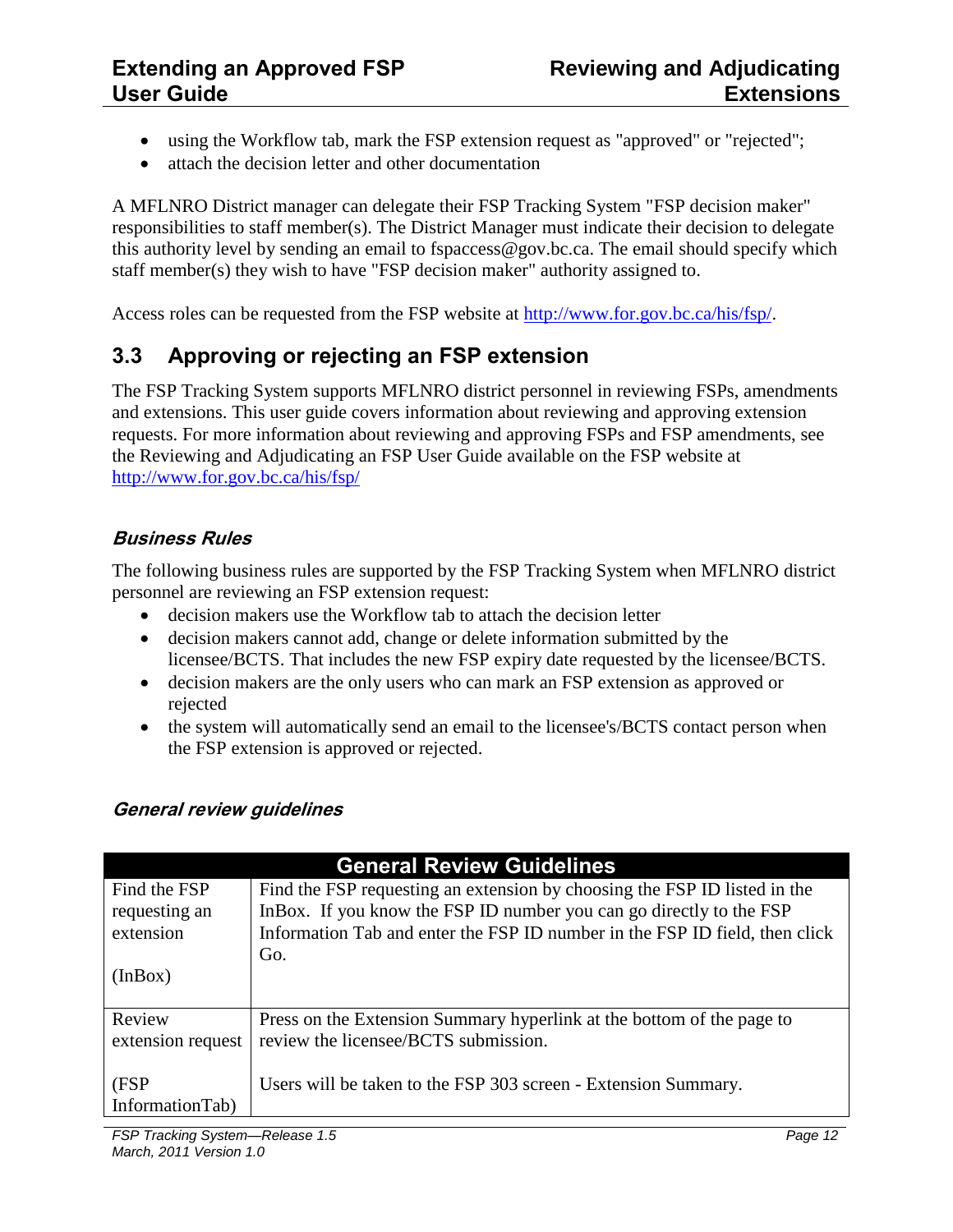|                                           | <b>General Review Guidelines</b>                                                                                                                                                                                                                                                                                                                                                                                                                                                                                                                                                                                                                                                                                                          |
|-------------------------------------------|-------------------------------------------------------------------------------------------------------------------------------------------------------------------------------------------------------------------------------------------------------------------------------------------------------------------------------------------------------------------------------------------------------------------------------------------------------------------------------------------------------------------------------------------------------------------------------------------------------------------------------------------------------------------------------------------------------------------------------------------|
|                                           | More information on the business and legal requirements for extensions can<br>be found in Section 4.3 of Volume II of the AGFSP (FSP Extensions).<br>Prescribed and Discretionary tests must be met prior to approving an<br>extension (see also FRPA Bulletin #22 for more information on FSP<br>extensions). Press "Back" when your review is complete.                                                                                                                                                                                                                                                                                                                                                                                 |
| Approve or<br>reject extension<br>request | Press on the Workflow tab. In the DDM section at the bottom of the page<br>there are two options available: Extension Approval or Extension Rejection                                                                                                                                                                                                                                                                                                                                                                                                                                                                                                                                                                                     |
| (Workflow)                                |                                                                                                                                                                                                                                                                                                                                                                                                                                                                                                                                                                                                                                                                                                                                           |
|                                           | <b>Extension Approval:</b><br>If you are approving the extension, press on "Attachments" in the same<br>line as the Extension Approved information. This will take you to the<br>Extension Request Screen (FSP 302).<br><b>Extension Rejection:</b><br>If you are rejecting the extension, press on "Attachments" in the same<br>line as the Extension Rejected information. This will take you to the                                                                                                                                                                                                                                                                                                                                    |
| (Extension                                | <b>Extension Request Screen (FSP302)</b>                                                                                                                                                                                                                                                                                                                                                                                                                                                                                                                                                                                                                                                                                                  |
| Request)                                  | <b>Attachments (Mandatory)</b><br>Attach up to two documents under the DDM Decision section. One of<br>these documents should be an exact copy of the decision letter containing<br>the signature of the DDM and any rationale.                                                                                                                                                                                                                                                                                                                                                                                                                                                                                                           |
|                                           | The documents must have one of the following extensions: .doc, .docx,<br>.xls, .xlsx, .pdf, .jpg, .txt, .rtf, .zip; To minimize the size of the PDF file,<br>it is recommended you create the PDF document directly from MS Word<br>using Adobe Acrobat's PDFWriter. If this is not possible, scan the<br>documents directly into PDF format using Adobe Acrobat. Use a<br>resolution of 200 dpi with an image or picture type of "black and white".<br>Avoid gray scale and color unless scanning a photograph. Also avoid<br>using the scanner's Optical Character Reader (OCR) settings as they can<br>alter the scanned document. Additional scanning tips and techniques can<br>be found in Appendix B: Scanning Tips and Standards. |
|                                           | After the documents have been attached, press the back button to return<br>to the Workflow screen.                                                                                                                                                                                                                                                                                                                                                                                                                                                                                                                                                                                                                                        |
| (Workflow)                                | <b>Approve FSP Extension:</b><br>In the DDM Section at the bottom of the page, select the checkbox beside<br>Extension Approved, and enter the decision date and effective date. There<br>cannot be more than 5 years between the effective date of the extension                                                                                                                                                                                                                                                                                                                                                                                                                                                                         |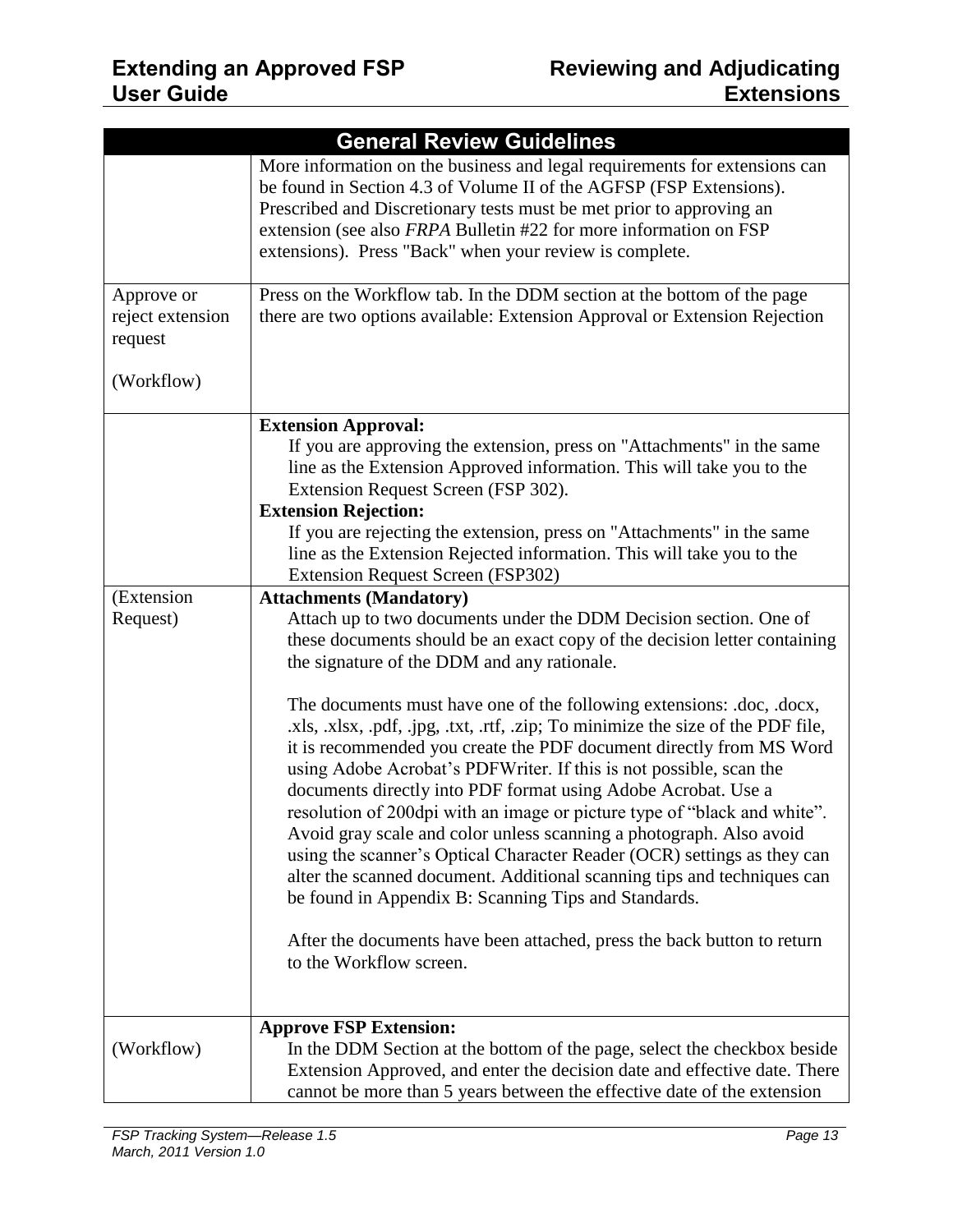|                                                                     | <b>General Review Guidelines</b>                                                                                                                                                                                         |
|---------------------------------------------------------------------|--------------------------------------------------------------------------------------------------------------------------------------------------------------------------------------------------------------------------|
|                                                                     | and the extension expiry date. A comment may be added but is not<br>mandatory. Press Save.                                                                                                                               |
|                                                                     | <b>Reject FSP Extension:</b><br>In the DDM Section at the bottom of the page, select the checkbox beside<br>Extension Rejected, and enter the decision date. A comment may be<br>added but is not mandatory. Press Save. |
| Verify approval<br>or rejection<br>(FSP                             | Verify that the Extension has been approved or rejected by returning to the<br>FSP Information Tab.                                                                                                                      |
| Information tab<br>And FSP 303<br>screen -<br>Extension<br>Summary) | Press on the Extension Summary hyperlink near the bottom of the page.<br>Review the Extension Summary information. Press the back button to return<br>to the FSP Information tab.                                        |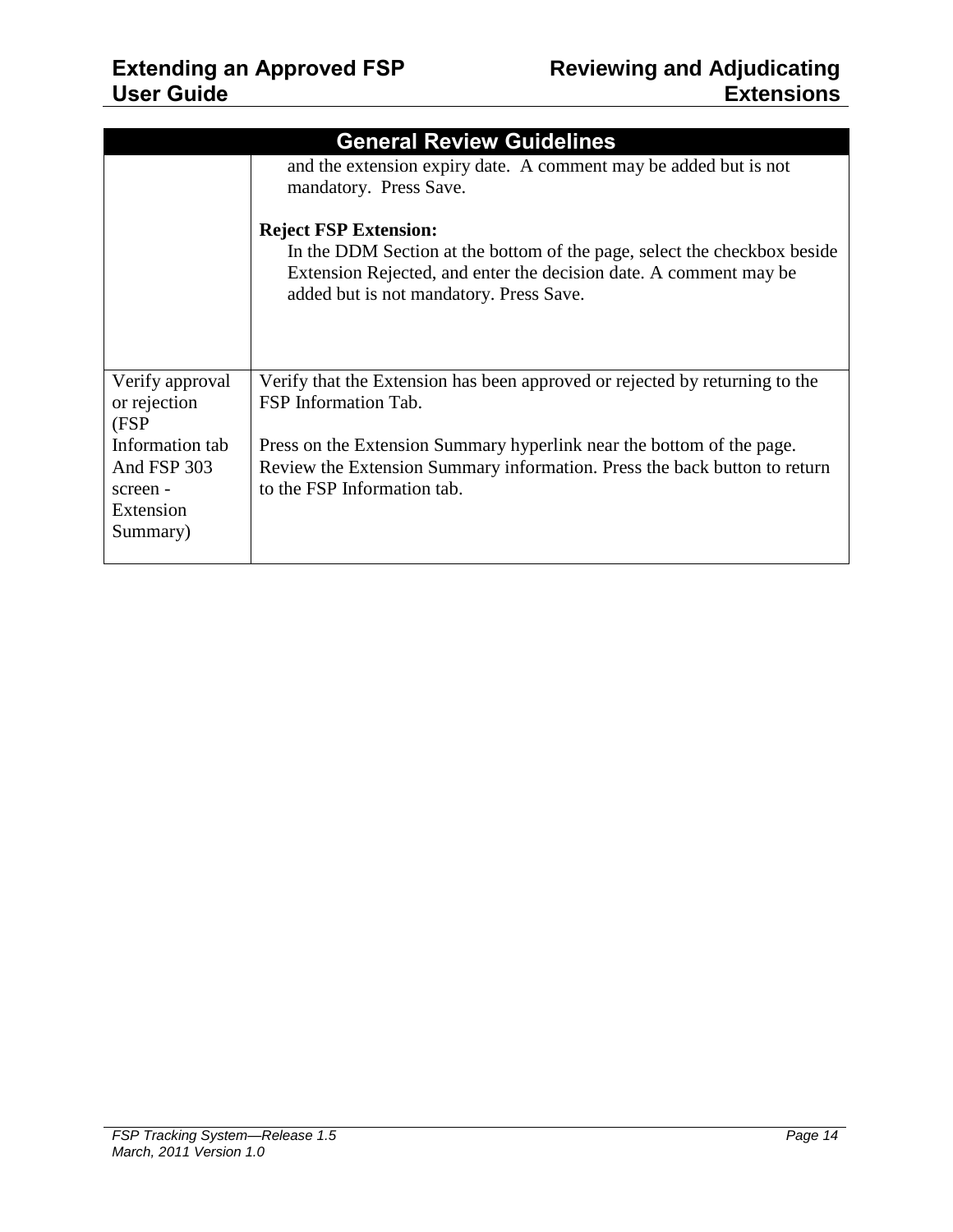#### <span id="page-14-0"></span>**Appendix A: Definitions and Acronyms**

In this User Guide:

- "AGFSP" means the Administrative Guide to FSPs maintained by the Forest Tenures Branch of the MFLNRO. The AGFSP (Volumes I and II) contains information and advice for preparing, reviewing, adjudicating and administering FSPs. The AGFSP can be obtained from the following website: [http://www.for.gov.bc.ca/hth/timten/agfsp/;](http://www.for.gov.bc.ca/hth/timten/agfsp/)
- "BCeID" means the British Columbia Electronic Identification, an electronic login identification that allows private sector clients to access the BC government applications;
- "BCTS" means British Columbia Timber Sales. More information on BCTS can be obtained from their website at: [http://www.for.gov.bc.ca/bcts/;](http://www.for.gov.bc.ca/bcts/)
- "C&E" means Compliance and Enforcement Branch of the MFLNRO;
- "DDM" means the Delegated Decision Maker who has been granted authority by the Minister of Forests, Lands and Natural Resource Operations to adjudicate FSPs;
- "DM" means District Manager or someone designated by the District Manager;
- "ESF" means the Electronic Submission Framework, a combination of technology, tools, and a website that allows clients of the Ministry of Forests, Lands and Natural Resource Operations to submit data electronically;
- "e-Submission" means electronic submission;
- "FDP" means Forest Development Plan under the *Forest Practices Code of British Columbia Act*;
- "FDU" means Forest Development Unit, an area identified in a forest stewardship plan (a) where forest development may occur during the term of the plan, and
	- (b) within which, during the term of the plan, timber to be harvested or roads to be constructed are entirely located;
- "FPPR" means Forest Planning and Practices Regulation' under the *FRPA*;
- "*FRPA*" means *Forest and Range Practices Act*;
- "FSP" means Forest Stewardship Plan under the *FRPA*;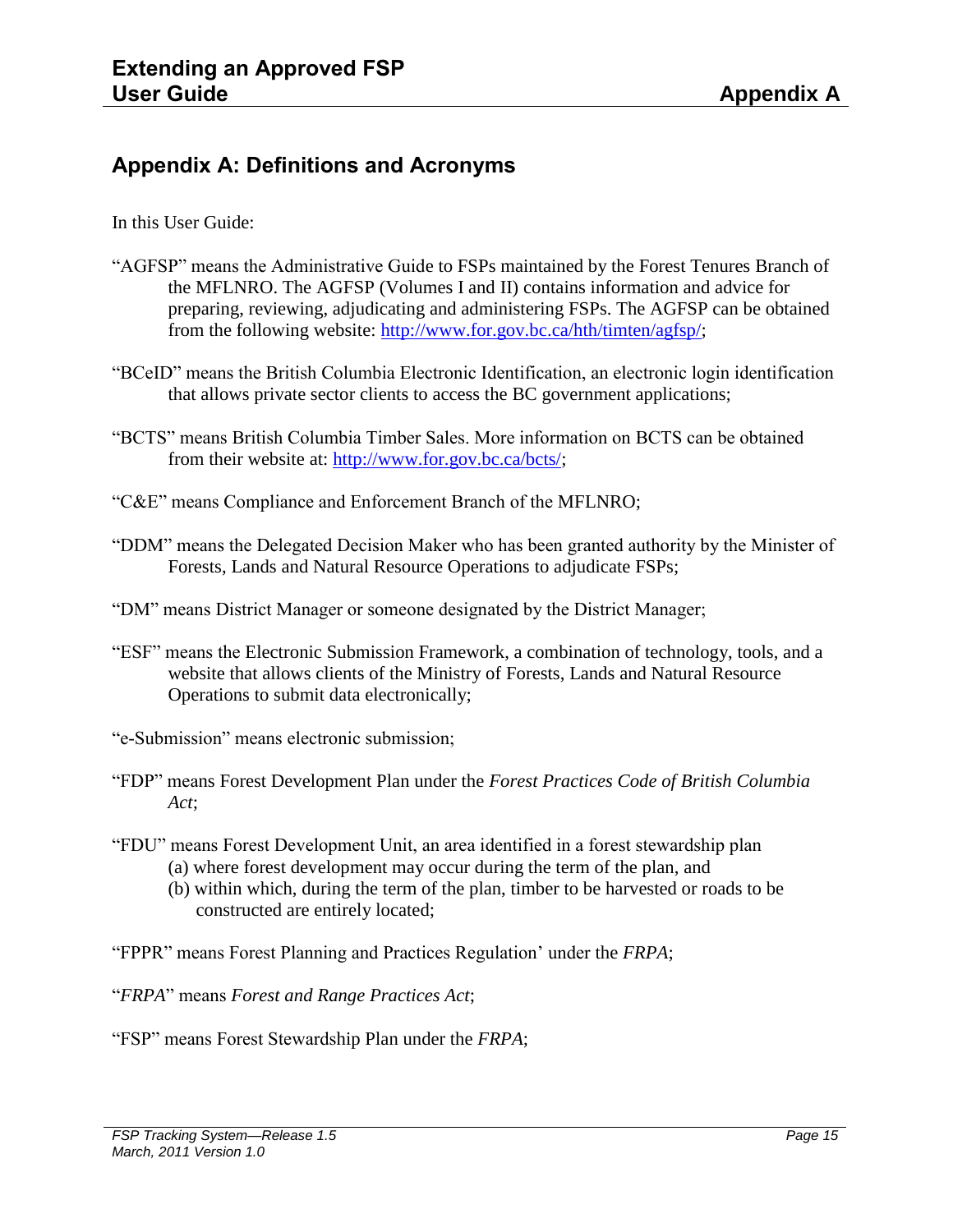- "FSP ID" means the unique identifier for each FSP in the FSP Tracking System. The FSP ID is automatically assigned by the FSP Tracking System when the FSP is first saved into the application;
- "GML" means geography mark-up language;
- "IDIR" means Information Directory", an electronic login identification that allows BC government employees, and their contractors, to access the BC government applications;
- "Licensee" means agreement holder under the *Forest Act* of BC;
- "LRDW" means the Land and Resource Data Warehouse;
- "Ministry" means the Ministry of Forests, Lands and Natural Resource Operations;
- "MFLNRO" means the Ministry of Forests, Lands and Natural Resource Operations;
- "OTBH" means an Opportunity To Be Heard, which in the context of submitting an FSP, typically involves the DDM offering the Licensee/BCTS an opportunity to explain aspects of their plan before the determination is made;
- "QA" means quality assurance, a process to check the results of the submission were as intended;
- "RESULTS" means the Reporting Silviculture Updates and Land Status Tracking System online application and database, used by the MFLNRO to track silviculture information by managing the submission of openings, disturbances, silviculture activities, and obligation declarations as required by Forest and Range legislation;
- "TRIM" means the BC government Terrain Resource Information Management program; and
- "XML" means extensible mark-up language.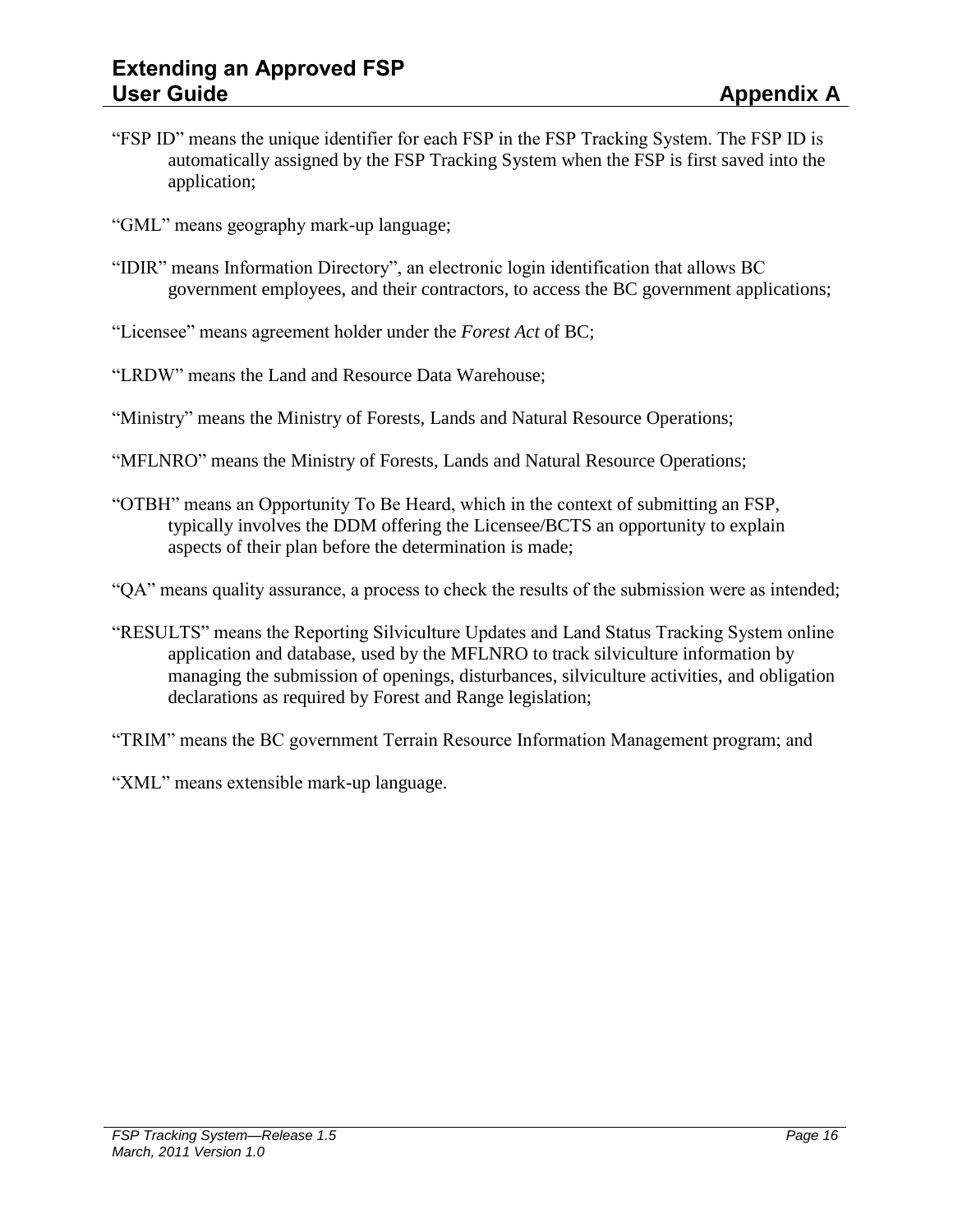#### <span id="page-16-0"></span>**Appendix B: Scanning Tips and Standards (version 1.2)**

#### **Contents:**

- **Introduction**
- A simple introduction to scanning directly to a PDF
- Objectives
- What is Resolution?
- Scanning in Black & White is the Default
- Scanning Colour Documents
- **Scanning Photos**

#### **Introduction**

This guide provides a number of simple tips and standards for scanning paper documents. The scanner you use may be one of several types. Its recommended that you use multi-function devices (MFDs) such as those from Ricoh Canada (the latest standard) or, if your office is so equipped, existing workgroup devices such as the HP Digital Sender, HP multi-function printer/scanner, or Canon multi-function printer/scanner.

MFDs are faster and easier to use than typical PC attached flatbed scanners and are all capable of making a standard black & white PDF directly. As of April 2007, the government standard for new multi-function devices (MFDs) are those from Ricoh Canada.

#### **A simple introduction to Scanning directly to a PDF**

The multi-function devices (MFDs) mentioned above are all capable of scanning from paper direct to a PDF. A PDF file is one of our standard formats for record keeping and sharing. These devices are built to be used directly by staff much like a photocopier or fax machine, with default settings to make them easy to use. They are capable of scanning both sides of the paper (duplex). An electronic copy is emailed to you as a PDF file. This email you can forward as needed or can be filed directly into TRIM, our electronic record keeping system.

While each of the scanners noted have slightly different buttons, the basic steps are as follows:

- 1. The scanners should already be setup with default settings of black and white, 300 dpi resolution, letter size, and PDF format. Please confirm that yours is setup as such.
- 2. Place your paper in the hopper.
- 3. Select single or double sided.
- 4. Select or enter your email address (always email to yourself then forward later).
- 5. Press the scan/copy button.
- 6. Repeat as necessary.
- 7. You will receive an email with a PDF for each of the documents you copied. Optionally, the most recent scanner standard is capable of scanning directly to your H drive.

#### **Objectives**

The main objectives are:

1. don't scan at all if you have the electronic file -- it is much smaller than scanning. Save it directly as the record if it's in a proper format. Otherwise print it directly to PDF from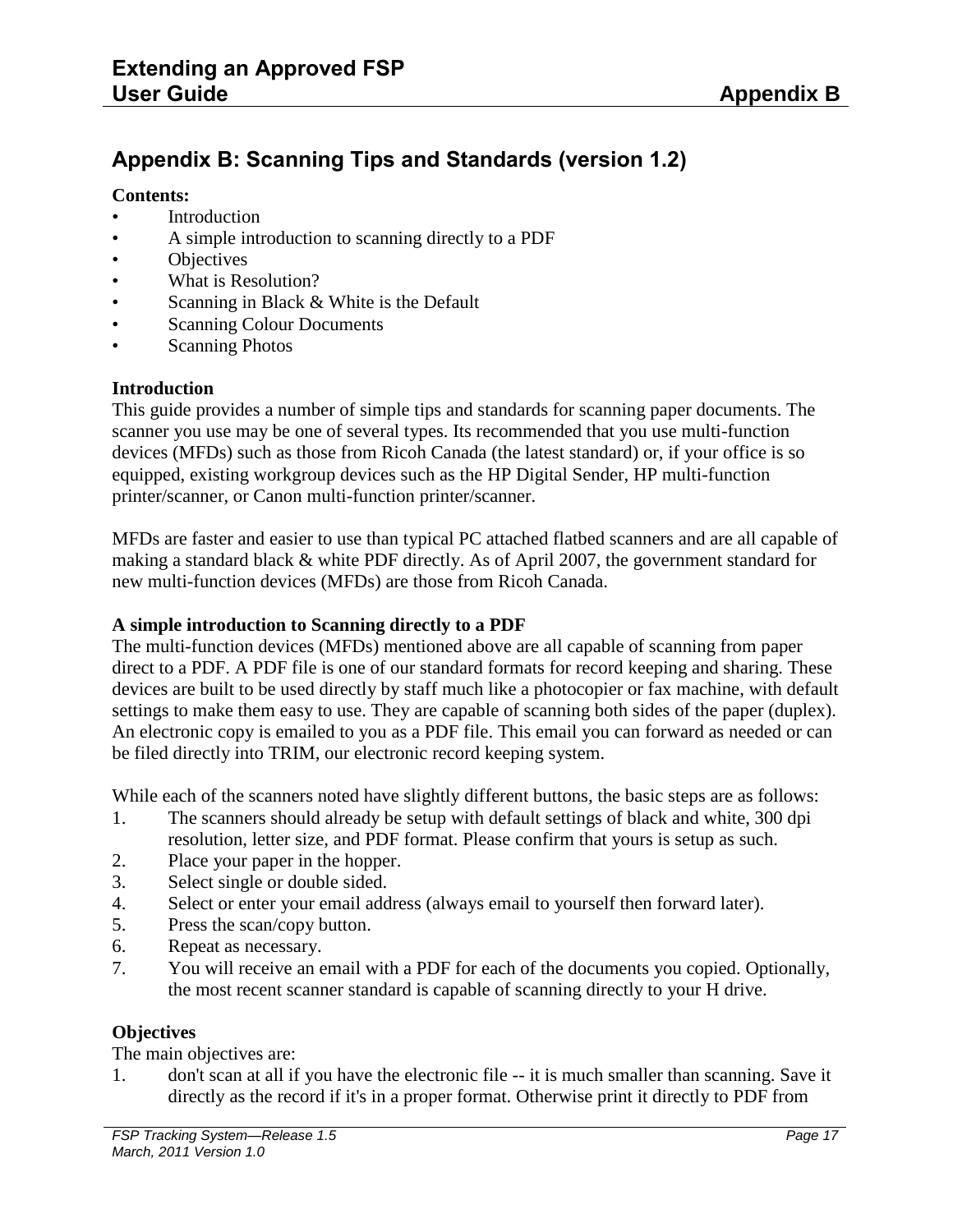Word, SilvRx programs, or mapsheets. See AcrobatPubGuide.htm for details of making PDF files.

- 2. only scan and output at the lowest resolution necessary for the purpose. Don't create massively large scans at very high resolution and color when it is not needed.
- 3. if you do scan at larger resolutions and color, re-size and re-sample the image into all that is really needed for the purpose.

For example, if you scanned a photo and intend to put it on a web page, convert it to a jpeg and 72 dpi resolution as that's all a web page will display.

As another example, if you want to scan a black & white document (like an electronic photocopy) and want to put it into an Acrobat PDF file, only scan as black & white and 300 dpi.

#### **What is Resolution?**

Let's say the number of bits in an image file (uncompressed) is equal to the length times the width times the dots per inch times the color depth (number of bits to represent a dot or pixel). So:

bytes  $=$   $(1 * w * dpi2 * depth) / 8$  bits in a byte

- a black & white letter only needs 1 bit to represent black or white, and at 300 dpi you have,  $8.5 * 11 * 300 * 300 * 1 / 8 = 1,051,875$  (or 1mb). And when compressed, about 50,000 bytes.
- same letter at grey scale, 8 bit depth becomes  $8.5 * 11 * 300 * 300 * 8 / 8 = 8,415,000$
- same letter at 24 bit color 8.5 \* 11 \* 300 \* 300 \* 24 / 8 = 25,245,000 (25mb)
- then let's go to 1200 dpi resolution  $8.5 * 11 * 1200 * 1200 * 24 / 8 = 403,920,000$ (404mb) !

So you can see unnecessary resolution and color depth can add up quickly!

#### **Scanning in Black & White is the Default**

Everything should be black & white unless there is some real reasons to have it otherwise. The reason is simply to contain the size of the image.

A typical scan of a black & white letter sized page (8.5 x 11) is about 50k a page. This is about the same as a fax. Some other tips:

- resolution of 240 to 300 dpi -- that's all you need.
- pure black & white
- save as a TIF file. It will compress, non-lossy to about 50k/page.
- alternatively, save it as a PDF. This will also average about 50k/page.
- You can view TIF files directly as all ministry PCs have a tool called Microsoft Office Document Imaging. It can open multi-page TIFs for viewing and has other features such as OCR. You can also import TIFs into products like Acrobat to make PDFs of them.

#### **Scanning Colour Documents**

- as above but a modest 256 (8 bit) color depth
- save as pdf, png, or jpeg

#### **Scanning Photos**

as above but a deeper 24 bit color depth